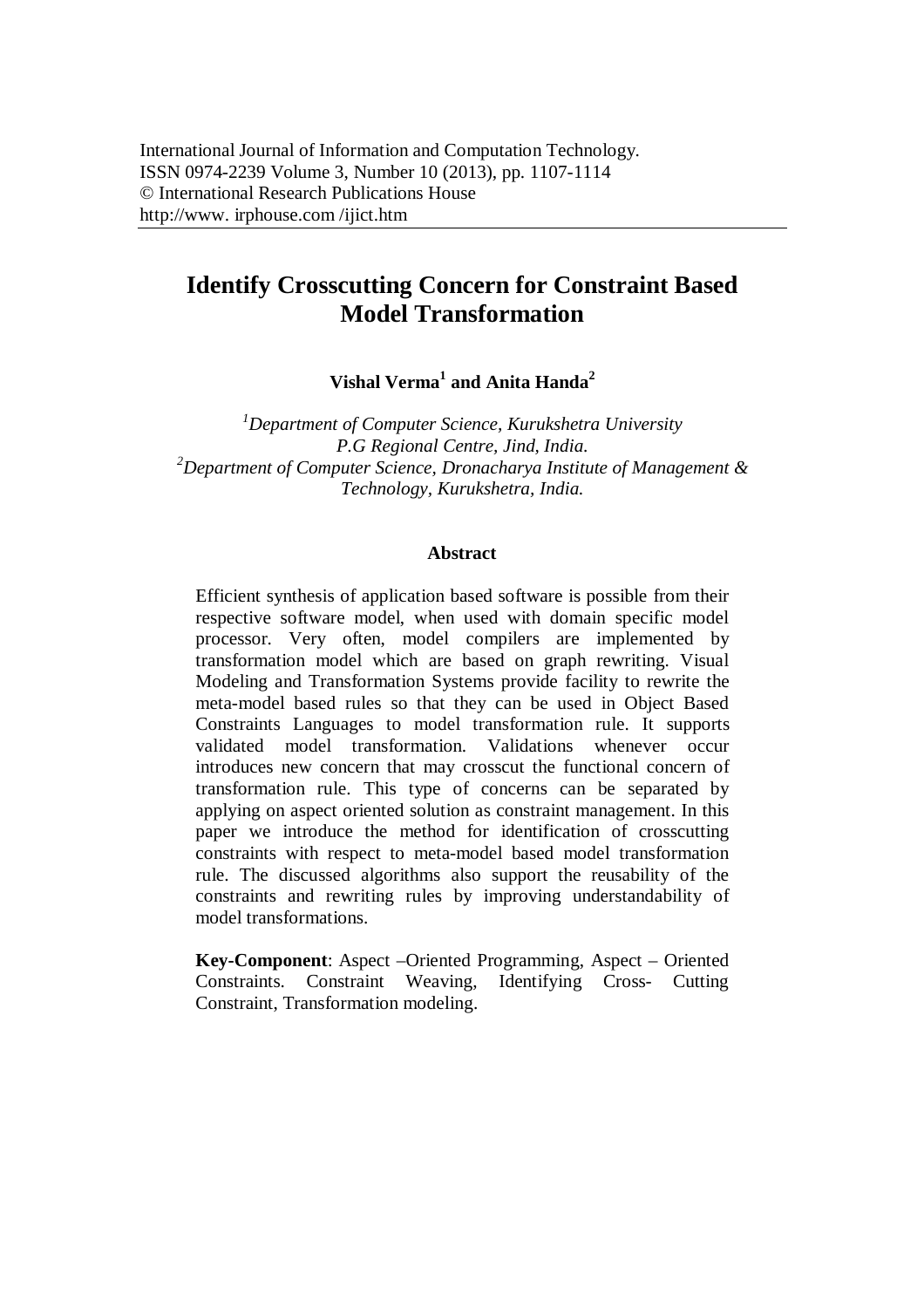# **1. Introduction**

With the passage of time like other branches of software development, Aspect-Oriented Software Development (AOSD) also starts emphasis on the use of modeldriven development approaches, examples are Model Integrated Computing (MIC) (Sztipanovits,Karsai, 1997) and Model Driven Architecture (Metzger, 2005). In AOSD it is emphasized that models must be used in all stages of system development. In the method suggested in MIC (Sztipanovits, Karsai, 1997)emphasis is given on the use of domain specific concepts for design of system and then further used for synthesis of executable system, along-with performing analysis to drive simulations. The benefit of same is increase in productivity, easy maintenance, easy implementation of development cycle. In contrast to method discussed in MIC (Sztipanovits, Karsai, 1997), MDA (Metzger, 2005) suggest to separate essential platform independent information from platform dependent information constructs and assumptions. Application developed by using MDA, on completion consist of a well-defined platform independent model, and one or more platform specific model (PSM); which include complete implementation for each and every platform as decided by the developer. All the platform independent variations are UML and other software models containing the necessary information about how to develop their respective platform dependent variations by using model compilers.

All the model driven approaches (Metzger, 2005)(Sztipanovits, 2002) works by considering any model transformation as the basic building block. Model Driven Software Development, uses the set of requirements and form a domain to specify how the system is to be modeled for a specific modeling paradigm. Every time the modeling paradigm is taken in the form of modeling language specifications, known as meta-model. After creation of meta-model for a set of requirements, modeling environment allow the modeler to create domain specific model, synthesis in any artifact latter on.

Model based development support any type of transformation as i) Aspect weaving, ii) Analysis and Verification(Assmann, 1996), iii) Design to Implementation. Availability of number of alternates for transformations enforces the availability of reusable transformation tools to validate model transformation. Testing of implementation of a model is easy and same can be achieved by using any of the traditional method like white box testing, mutation testing, unit testing etc. the hardest part is to do the testing of specification of transformation. Facility for off line transformation artifacts are not granted to give good results but online variants (Lengyel et al, 2005)(Lengyel 2006) are accepted to produce the tested results/artifacts. For example, transformation from class to relational data base management system class2rdbms must convert a class to a table with proper definition of table, fields, primary key, foreign key (if required) etc.

Object Constraint Language (OCL) (OMG OCL 2006) helps to achieve above discussed requirements by applying constraints on transformation rule. But in this case too, if same constraint is required to be applied on many transformations, then it start crosscut the transformation rule and becomes difficult to manage. Further, solution of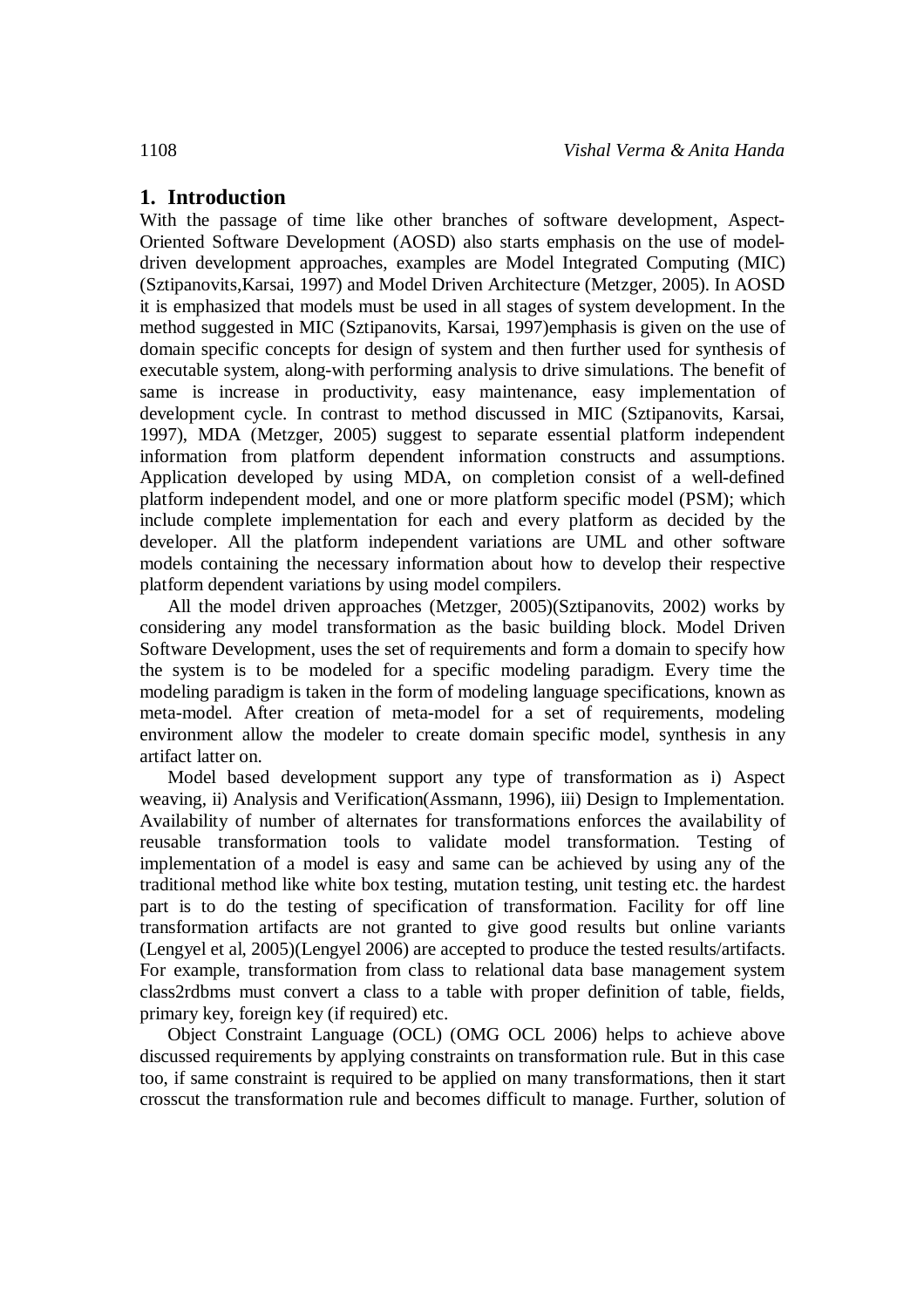this problem was suggested in (OMG QVT) with case study of class2rdbms, which said that transformation can be done by 9 transformation rule and 2 constraints, out of which first one appears 30 times in 9 transformation rule and second one 16 times in 6 rules. This all reflects that it is very difficult to manage it manually. With the use of Aspect-Oriented Constraints Management, a solution was suggested in (Lengyel et al, 2005)(Lengyel 2006), which suggest to proceed by considering constraints as aspect, Aspect Oriented Constraints are designed separately from transformation rule, and are woven back by using weaver method, before execution. This type of implementation supports the proper constraint management in terms of modification, deletion and propagation operations.

The work discussed in this paper is a method which can identify the cross-cutting constraints in model transformation. This method gets facilitated by the idea that designers prefer to design transformation rules with constraints. Hence, the emphasis is given on extracting constraints from rules. The discussed method is formulated by same algorithms which are applicable to many other problems of same nature too. Reusability of the designed and identified constrains is also possible.

## **2. Backgrounds**

In this section of paper we bring the solution of problem discussed in visual modeling and transformation system and how it is applied to transformation constraints as aspects. Graph rewriting (Rozenberg, 1997) is also a powerful technique for graph transformation. Basic units of solution in this case is rewriting rule consisting of Left Hand Side Graph, Right Hand Side Graph. Steps of algorithm for this method mainly include searching for a position in graph on which LHS graph rule can be applied to obtain the RHS graph.

#### **2.1 Visual Modeling and Transformation System**

The system described in (Levendovszky et al, 2004) and (VMTS website) permit to edit a model as discussed in its meta model and include the constraints specified in Object Constraint Language (OMG OCL 2006). Directed labeled graph (part of its vocabulary) are used to formalize the models. Graph rewriting technique can also be used to in VMTS if required. Rules as part of algorithm helps to verify the constraints specified on transformation rule/process. It is the basic construct of VMTS that LHS and RHS graph are developed from the elements of the domain of the meta-model. Fig. 1 shows an example of how to develop a data base table from UML class along-with propagated rules like cons\_r1, cons\_r2, cons\_rh1, cons\_rt1. It is set of rules by using which properties of transformation rule can be validated(Lengyel 2006).

Context class invnonabstract;

Not self. abstract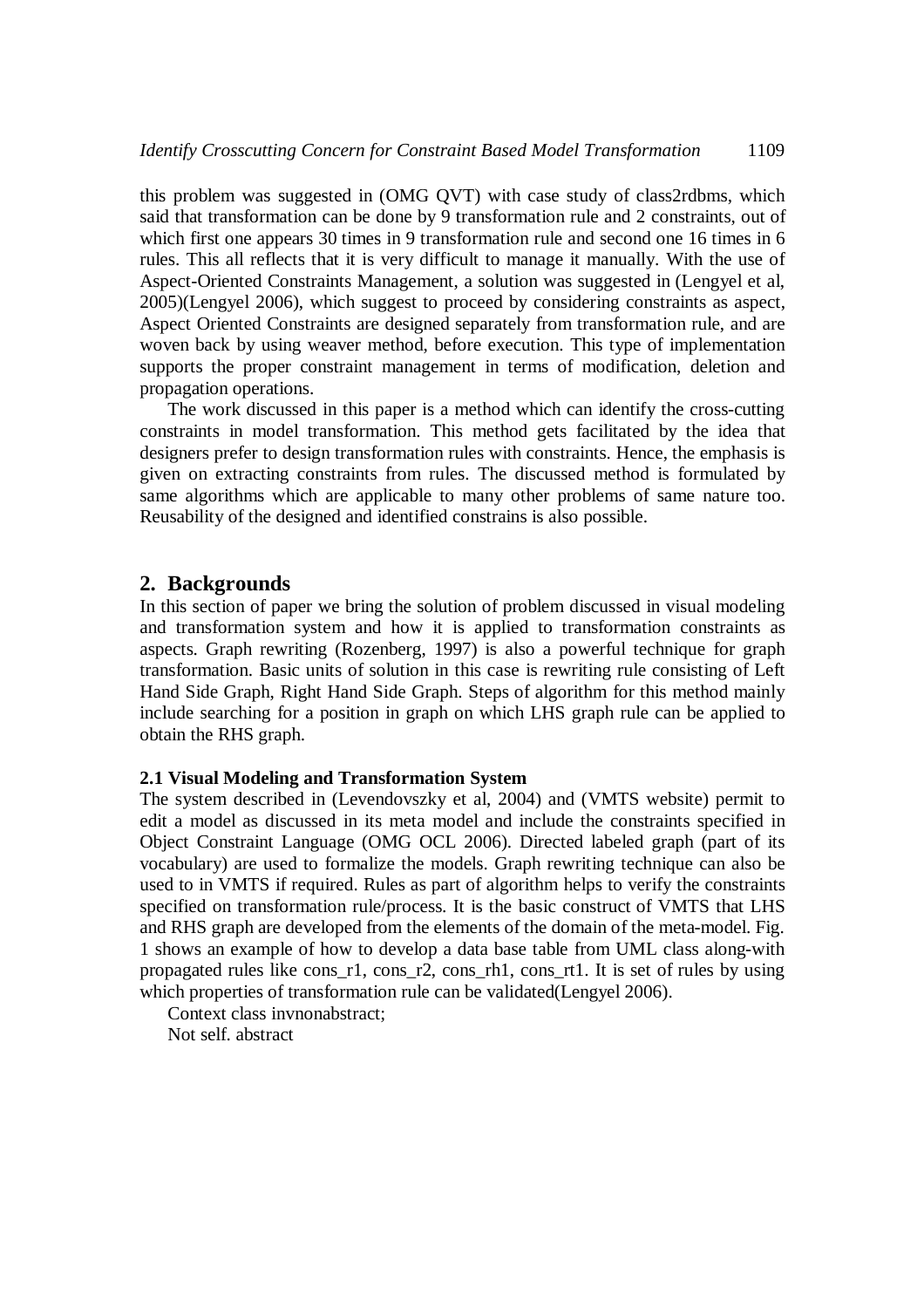

**Fig. 1**: Transformation Rule classtotable.

### **2.2 Description of Constraints:**

Cons\_r1: As clear from the fig.1 this constraint is applied on pattern rule node class in LHS of crtable rule, that in LHS it makes the pre-condition for the rule (process only abstract classes).

Contecttbaleinvprkey;

Self. columns  $\rightarrow$  exist (c| c.datatype = 'int' and c.is, prkey)

Cons\_t1: This primary key constraint behave like post condition of the rule crtable, and is applied to rule node table. It is applied and suggested to enforce each table has primary key only of int type.

Context Atom invclassattandtablecol;

Self.class.attr $\rightarrow$  for all

 $(self.table.column \rightarrow exists c| c.colname.class.$ attname))

Cons\_h1: This class attribute and table column constraint is linked to the rule node table helper node. It is applied and suggested to enforce that each class attribute should have column with the same name in resultant table.

The overall purpose of all of the above constraints is to guarantee our requirement. We know it better that after execution of a rule with constraints we can have an valid acceptable output. Constructs which are supported by VMTS are as follows.

a. Sequencing with Transformation rule, b) Branching with OCL constraints, c) Hierarchical rule, d) Parallel Execution of rule, e) Iteration.

Above discussed transformation rule can be executed in two different ways as: Repeated mode, in which LHS keeps on match with the impact model and Multiple match model, in which all matched occurrences in the input model has been matched in one go and RHS execution is done for all the matched site on LHS. The matching criteria can be implemented in chained process also i.e. the RHS of a rule may match with LHS rule of next input (rule). Technically said RHS matching at level n may also match with LHS of level n+1. This model executionalways helpful to speedup the execution process and to control the complexity of execution.VMTS do support the aspect oriented technique based constraint management (Lengyel 2006), this is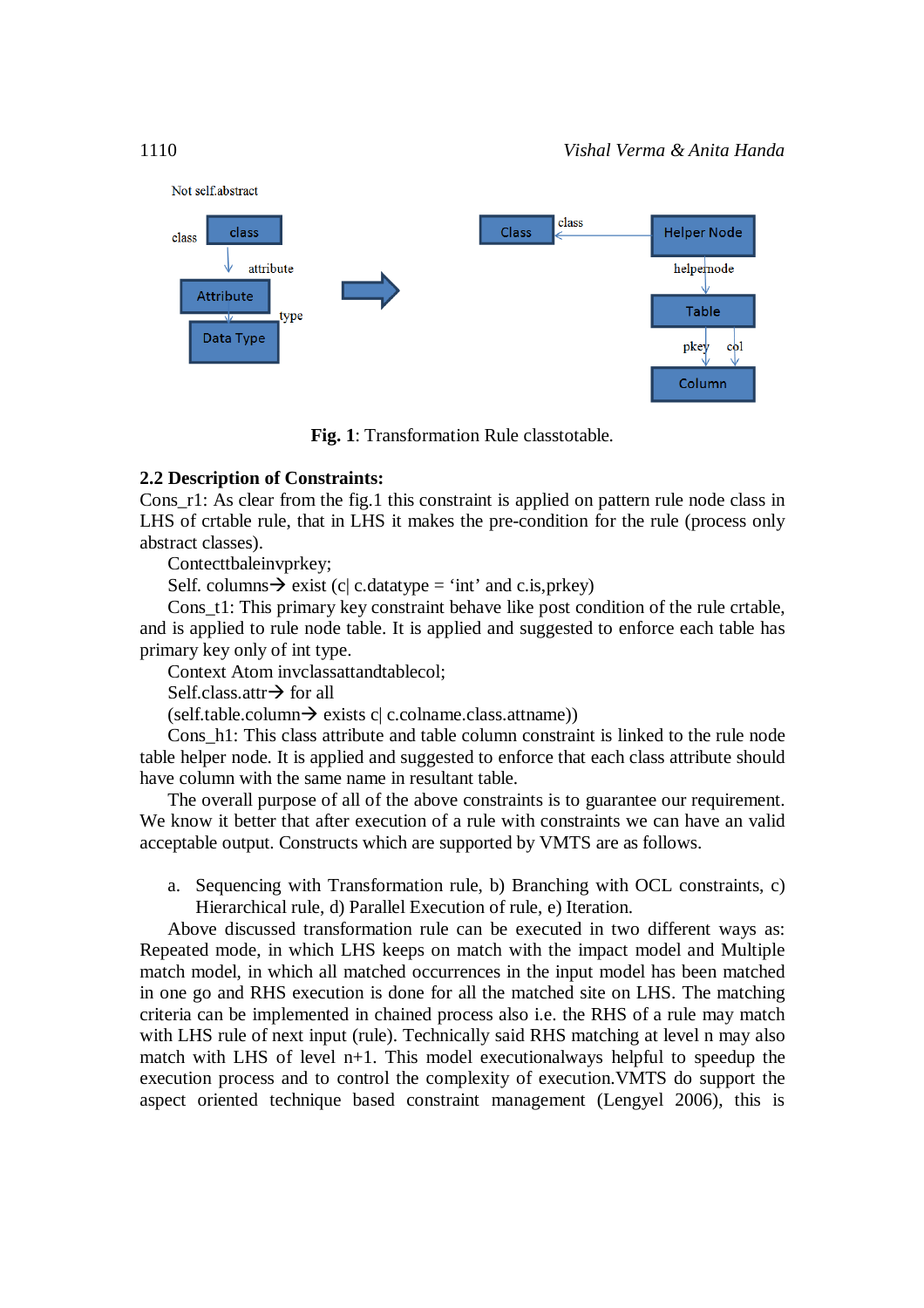considered as unique since all decision are based on system variables along-with actual size of input model. VMTS support a very well defined method for model transformation (validated), control flow definition and constraint management.

# **3. Algorithm and Identification of AOP Constraints**

In this section we discuss various algorithms for detecting cross-cutting constraints. The constraints are identified from transformation rule and control flow model with following idea of implementation.

- a. Prepare list of constraints appearing in transformation rule.
- b. Detect constraints.
- c. Among all detected constraints, filter out the real repetitive constraints which is cross cutting for transformation.
- d. Represent the identified constraints as aspect.

By following the basic principal of identification of concern, concerns must be identified having separate scope w.r.t complexity, adaptability, maintainability, robustness and especially reusability. All of the concerns then must be in one to one correspondence with the module through which they are implemented. In some complex situations it is not possible to implement above said idea for concern and single concern is spreaded over many other modules, giving cross cutting concern. It should not be considered as bad design of algorithm but should be treated as a constraint which cannot be over-come. This may lead to some serious disadvantages that it becomes hard to understand, extend, maintain and adapt.

We divide and discuss our approach of cross – cutting constraints identification as coded (sec 3.1) and extract (sec 3.2). Each of the user defined or system defined constraints (to be implemented) is assigned a separate code, if any two concerns appears with same code in different modules, they are considered as crossed, and required to be extracted (as aspect oriented constraint). Constraint decomposition is used for extraction(Lengyel 2006).

### **3.1 Coding Algorithm:**

It starts with model transformation having propagated constraints and give output as code representing concern. The transformation designer also required to specify the related concerns. Constraint is used to represent an optional property of a concern which is used to represent the code e.g the value of an attribute. For example: Context class invnonabstract

Not self. Abstract

Here, nonabstract is treated as constraint on a class with its name as its meaning. Context table invsr\_class

Self. helpnode.class  $\rightarrow$  exists (c| c.name = self.name)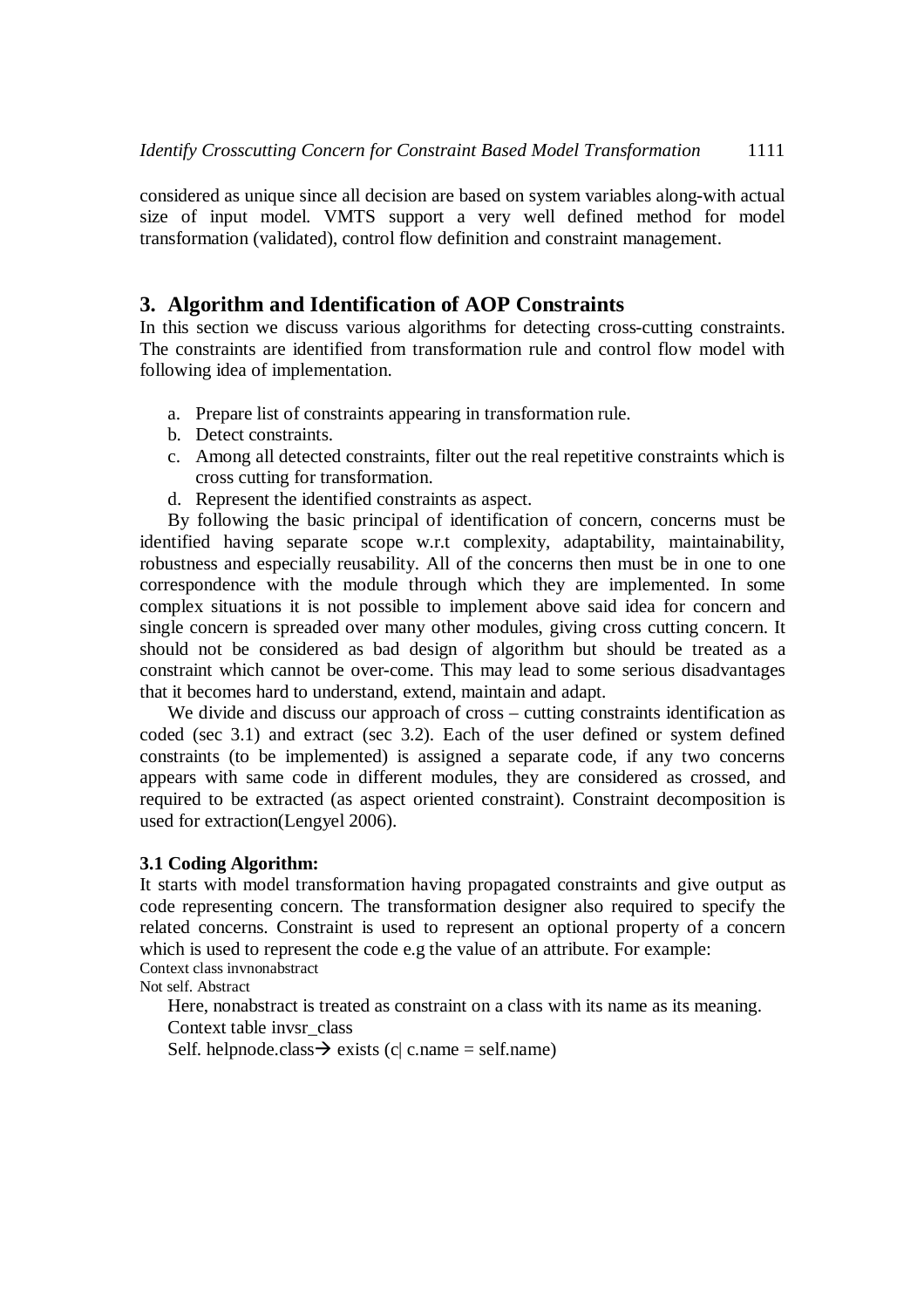Sr class constraint enforce that generated table has source class with same name. Along with two above alternates we may face different situations if there are more than one concerns in one constraint.

Context class invnonabstractandprocess;

Not self.abstract and not selfisprocessed

The above constraint is designed to handle the complex situation where the matched class is non-abstract and non-processed. The considered concern are represented by meta OCL constarints from a SET, where element of set represent ID and evaluated for model transformation constraints. The steps of algorithm (pseudo code) are as follows

Algorithm 1

- 1. Coding (Transformation T, OCL set meta OCL): coded table
- 2. Coding table = new coding table():
- 3. For all constraints C in T do
- 4. For all constraints meta contraints in metaOCL do
- 5. If check contraint relevance (c,metaconstraint) then
- 6. Update\_coding\_table(coding table, c, metaconstraint.code)
- 7. End if
- 8. End for
- 9. End for
- 10. Return

As shown in algorithm meta OCL constraints are defined with attributes as (context, contraints,code) e.g for Boolean type (class, abstract, code) (class, isprocessed, code). Example of adjacent node is (class, self. helpnode,  $table \rightarrow sizeof() \rightarrow 0, code N$ . By implementation all different constraints must have unique code.

Algorithm 1 is shown in the form of pseudo code of coding algorithm. Arguments transformation and meta OCL are passed for initialization and same iterates on the constraints propagated to the rule node of transformation (T). During various iterations meta OCL constraints are iterated and evaluation is done for meta OCL constraint with actual constraint. If it matches then code of meta constraint is assigned to constraint C. algorithm return the final code.

#### **3.2 Extract Algorithm**

Input to this algorithm, are model transformation as in code algorithm and output of code algorithm. This gives the output constraints extracted into aspects.If above algorithm gives unambiguous coding, then with reference to only one assigned code to each constraint, respective aspect can be created. In case of multi-coding scenario refactoring can be done to dissolve the design constraints. While working on domain of meta – model based model transformation, constraint reallocation and decomposition is applied to dissolve the cross cutting concerns.Algorithm 2 is the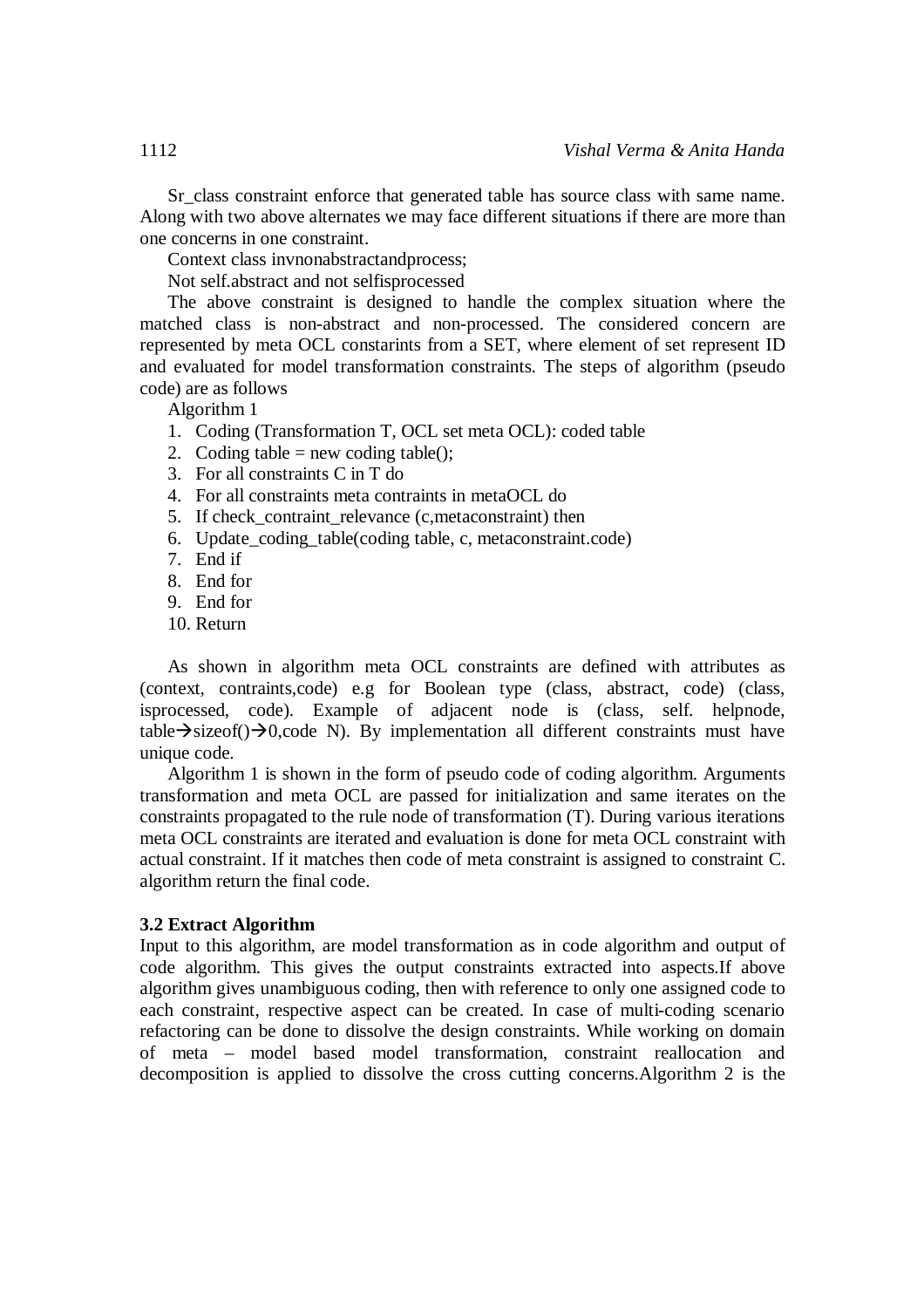pseudo code of second algorithm, it uses constraint relocation and decomposition provided by constraint decomposition method (Lengyel 2006).

Algorithm 2

- 1. Extract (transformation T, coding table coding table): list of aspect
- 2. List of aspect aspect  $list = new List of aspect (coding table.code.size)$
- 3. Decompose transformation = decompose constraint  $(T)$
- 4. For all coding item coding\_item in coding table do
- 5. For all code code in coding item do
- 6. Update List of aspect (aspect\_list, code, decompose.getdecomposedconstraint (Codeitem.Getconstraint by code (code))
- 7. End for
- 8. End for
- 9. Return

Transformation T and coding table is used as argument to extract algorithm and decompose constraint of transformation (Lengyel 2006). Algorithm iterate on coding items, provided by coding and iterates on for each item on code assigned to actual coding.

# **4. Conclusion**

Main problem dealt in this paper is the identification of crosscutting constraints in model transformation with reference to input. We proposed the solution by design of some algorithms which are able to identify the constraints with reference to the concerns and helps to represent them into aspects. This solution can further be improved by supporting the system which can do this task in automated way.

### **References**

- [1] A.Metzger, (2005) systematic look at model transformations, In Model Driven Software Development.Vol II of Research and Practice in Software Engineering.
- [2] G. Rozenberg (ed.), (1997) Handbook on Graph Grammars and Computing by Graph Transformation: Foundation,vol I Word Scientific, Singapore.
- [3] J. Sztipanovits,and G. Karsai (1997) Model Integrated Computing,IEEE Computer, pp. 110-112
- [4] J. Sztipanovits, (2002) Generative programming for embedded systems. In Generative Programming and Component Engineering (GPCE0, Vol 2487 of LNCS, pp. 32-49
- [5] L. Lengyel, T. Levendovszky,H. Charaf, (2005)Eliminating Crosscutting Constraints from Visual Model Transformation Rules,ACM/IEEE 7th Int. workshop on AOM,MaontegoBay,Jamaica